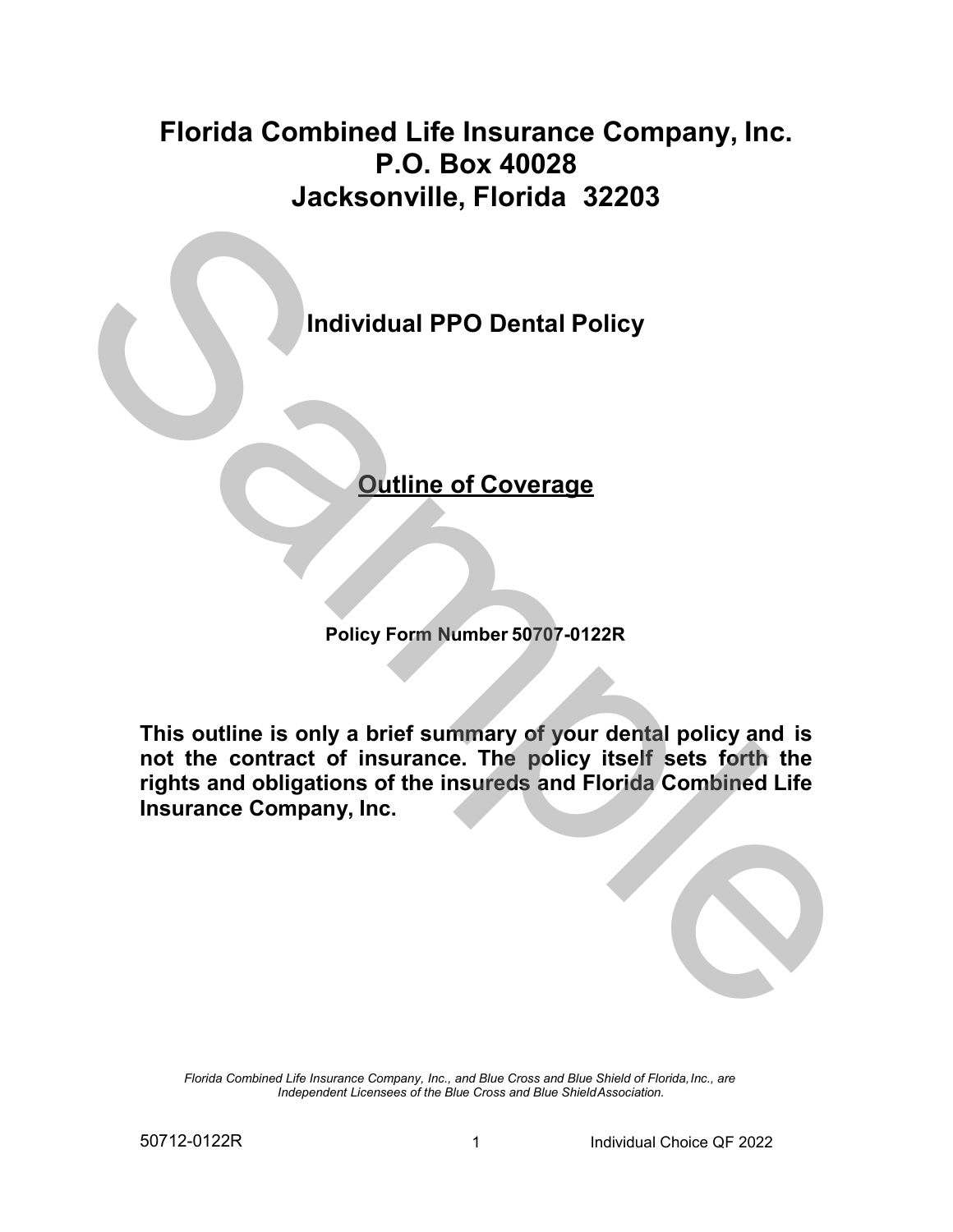## **OUTLINE OF COVERAGE**

 brief summary of your policy and is not the contract of insurance. The policy Life Insurance Company, Inc. (FCL). Be certain to read your policy thoroughly. This Outline of Coverage is only a itself sets forth the rights and obligations of the insureds and Florida Combined

 date and receive a full refund of all premiums. If, after examination of your policy, you are not satisfied with any of its termsor conditions, you may return the policy to us within ten (10) days of the delivery

 specifically provided in this policy, subject to all its terms, conditions,limitations and exclusions. FCL agrees to provide to covered individuals the dental insurance benefits

## **BENEFITS**

**DEDUCTIBLE:**  Services. Does not apply to Preventive Services. \$50 per person per calendar year for Basic and Major

**MAXIMUM PEDIATRIC BENEFIT:** Unlimited

**MAXIMUM ADULT BENEFIT:** \$1,000 per person per calendar year

 PLEASE REFER TO THE POLICY FOR A COMPLETE DESCRIPTION OF LISTED BELOW IS ONLY A BRIEF SUMMARY OF YOUR DENTAL COVERAGE. BENEFITS, LIMITATIONS AND EXCLUSIONS. Lie Insurance Complany, inc. (FCL)<br>
11, after examination of your repole (i.e., you are not satisfied with any of its terms or<br>
conditions, you may return the policy to us within ten (10) days of the delivery<br>
date and nec

#### **COVERED SERVICES:**

- − Exams
- − Cleanings
- − X-rays
- − Fluoride treatment (Pediatric only)
- − Sealants (Pediatric only)
- − Fillings; amalgam (silver) and composite (white)
- − Space Maintainers (Pediatric only)
- − Extractions
- − Endodontics (root canal)
- − Oral Surgery
- − General anesthesia
- − Periodontal (gum) treatment
- − Initial insertion, replacement and repairs to Crowns, Bridges,Partials and **Dentures**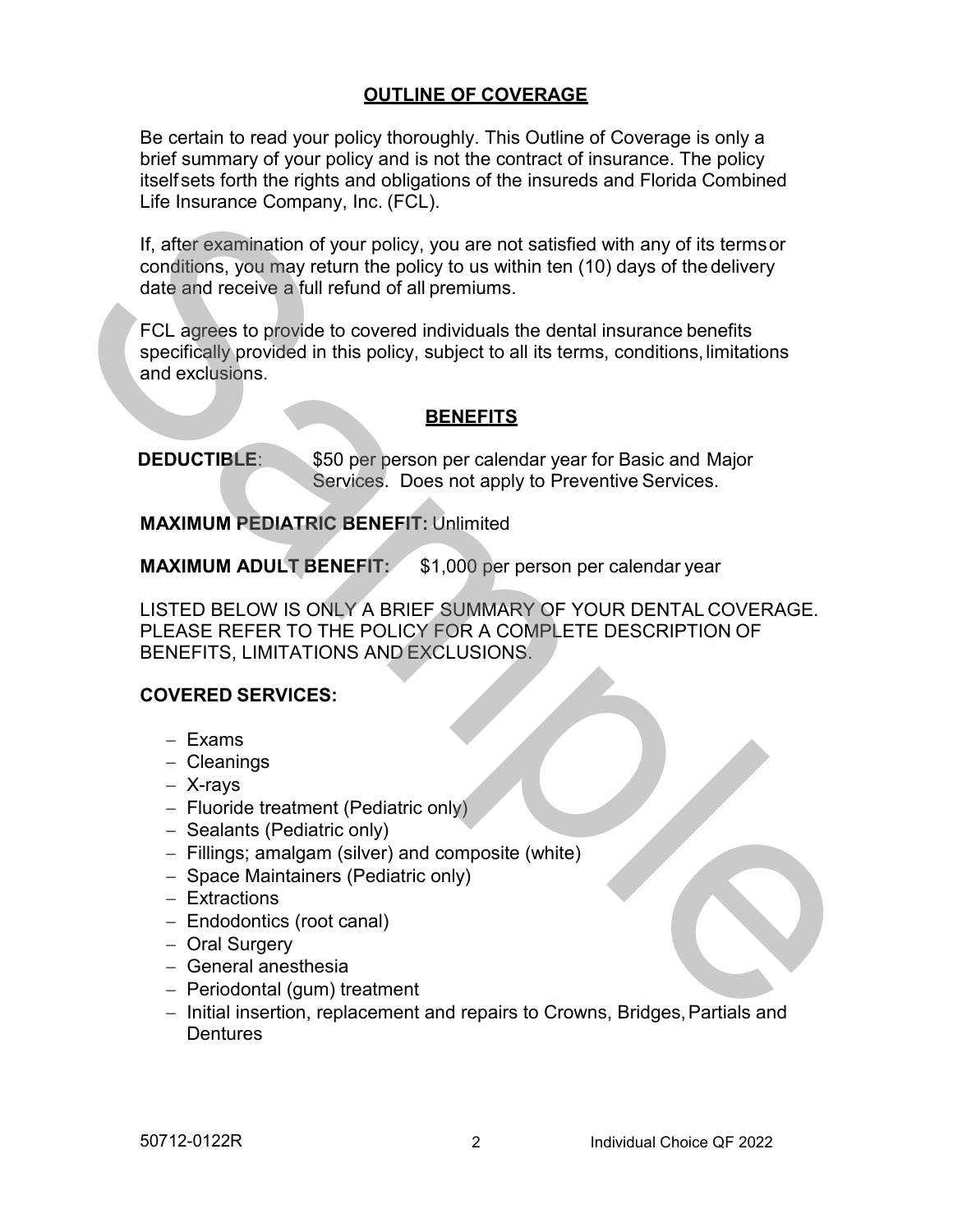#### **LIMITATIONS:**

- − 6 month waiting period for Adult Basic services
- − 6month waiting period for Adult Major services
- fluoride treatment − Two per year - Exams, Cleanings (routine or periodontal),pediatric
- − One per year Bitewing x-rays Adult
- − Two per year Bitewing x-rays Pediatric
- − One per 24 months Periodontal Scaling
- − One per 60 months Complete mouth or Panoramic x-rays
- − Periodontal Services limited to age 18 or older

## **EXCLUSIONS:**

- effective date of coverage − Charges for replacement of any teeth missing prior to an insured's
- − Services or supplies which are not medically necessary
- − Services provided by a family member
- − Cosmetic services
- − Charges for broken appointments
- − Services related to treatment of temporomandibular joint (TMJ)
- − Services for which the insured incurs no charge
- − Procedures necessary to alter vertical dimension
- − Local anesthesia billed separately
- − Any service payable under a Covered Person's health policy
- − Services not listed in this policy
- − Charges for a more expensive service
- − Services rendered before effective date of coverage or after termination of coverage, except as provided under "Extension of Benefits" noting the reality of the product of the product of the particle of the particle of the particle of the particle of the particle of the particle of the particle of the particle of the particle of the particle of the partic
	- − Charges for sterilization
	- − Denture replacement necessary due to loss or theft
	- − Duplicate or temporary denture, crown or bridge
	- − Labial Veneers
	- − General anesthesia and intravenous sedation for patient management
	- − Charges for nitrous oxide
	- − Prescribed drugs or premedication
	- − Charge for oral hygiene or diet instruction
	- − Cosmetic Pediatric Orthodontia Services
	- − Orthodontia Services for adults

 subject to all other terms, conditions, exclusions and limitations of the policy. Check your policy schedule to determine if the service has a waiting period. **WAITING PERIOD**: This policy contains a waiting period prior to certain services being covered. Once the waiting period is satisfied, those services are payable, Waiting periods may or may not be applicable to a particular service.